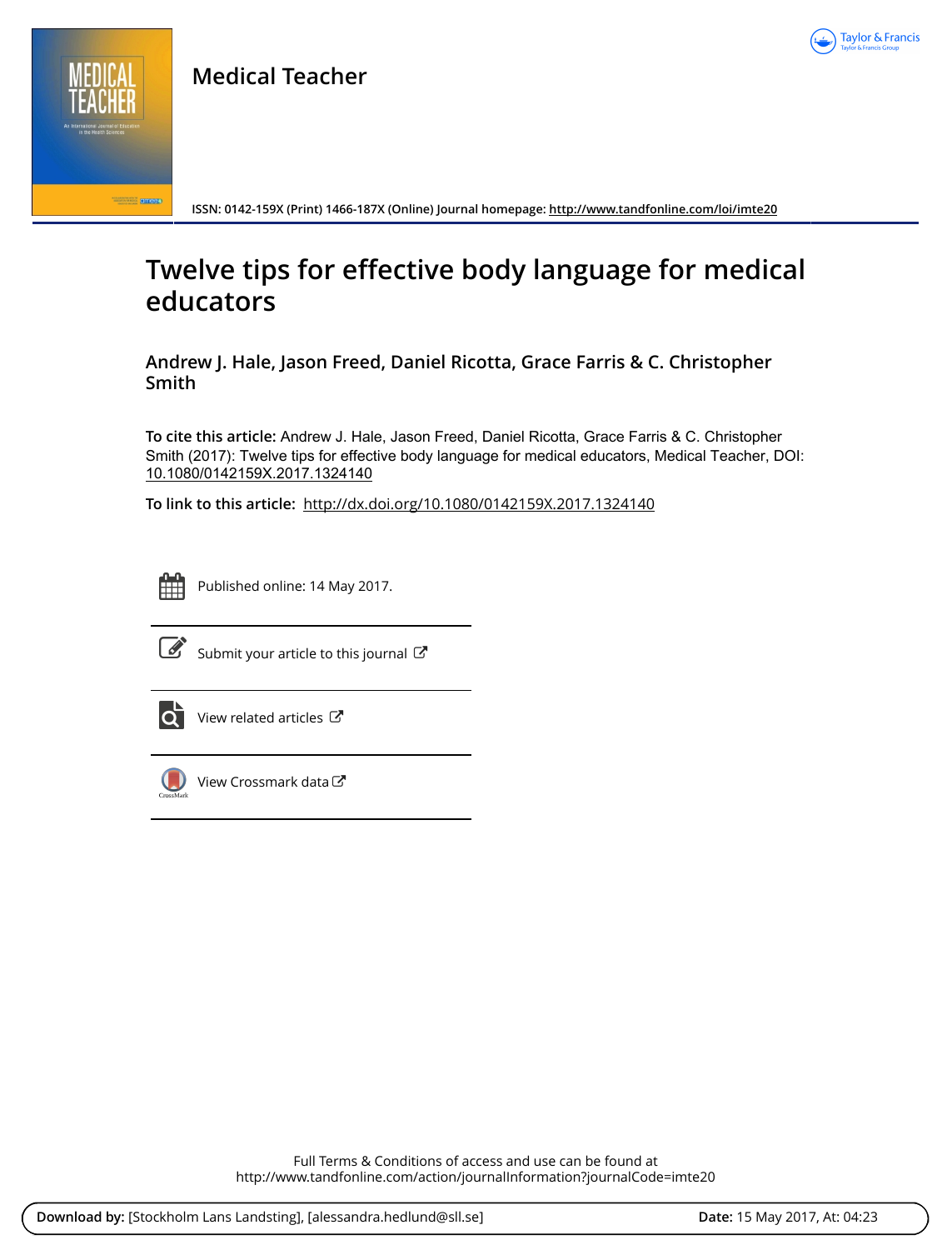# <span id="page-1-0"></span>TWELVE TIPS



Taylor & Francis

Check for updates

# Twelve tips for effective body language for medical educators

Andrew J. Hale<sup>a</sup> (D, Jason Freed<sup>b</sup>, Daniel Ricotta<sup>b</sup>, Grace Farris<sup>b</sup> and C. Christopher Smith<sup>b</sup>

<sup>a</sup>Beth Israel Deaconess Medical Center, Infectious Disease, Boston, MA, USA; <sup>b</sup>Beth Israel Deaconess Medical Center, Medicine, Boston, MA, USA

#### ABSTRACT

Background: A significant proportion of human communication is nonverbal. Although the fields of business and psychology have significant literature on effectively using body language in a variety of situations, there is limited literature on effective body language for medical educators.

Aim: To provide 12 tips to highlight effective body language strategies and techniques for medical educators.

Method: The tips provided are based on our experiences and reflections as clinician-educators and the available literature. Results: The 12 tips presented offer specific strategies to engage learners, balance learner participation, and bring energy and passion to teaching.

Conclusions: Medical educators seeking to maximize their effectiveness would benefit from an understanding of how body language affects a learning environment and how body language techniques can be used to engage audiences, maintain attention, control challenging learners, and convey passion for a topic. Understanding and using body language effectively is an important instructional skill.

# Introduction

Psychologist Albert Mehrabian first described the "7/38/55" rule in the 1970s, showing that 7% of communication comes from the words we say, 38% from the tone of our voice, and 55% from our body language (Mehrabian [1971\)](#page-5-0). Although there have been criticisms to the precision of this work (Williams [1977](#page-6-0); Hsee et al. [1992](#page-5-0)), it remains an important and well-recognized study highlighting the significance of nonverbal communication. Significant literature has been published on how body language can be used effectively in the patient–doctor relationship and its impact on various patient–doctor interactions (Roter et al. [2006;](#page-5-0) Mast [2007;](#page-5-0) Hills [2011;](#page-5-0) D'Agostino & Bylund [2011;](#page-5-0) D'Agostino & Bylund [2014](#page-5-0); Khan et al. [2014;](#page-5-0) Lavelle et al. [2014](#page-5-0); Little et al. [2015;](#page-5-0) Ragsdale et al. [2016\)](#page-5-0). Such efforts have also included analysis of the body language of medical students in simulated patient encounters (Endres & Laidlaw [2009](#page-5-0); Hall et al. [2009](#page-5-0)), the role of race in physicians' nonverbal communications (Stepanikova et al. [2012;](#page-6-0) Elliott et al. [2016](#page-5-0)), and the utility of improvizational theater techniques and body positions to teach effective empathic communication (Watson [2011](#page-6-0); Eisenberg et al. [2015](#page-5-0)). Business and psychology researchers have explored the use of body language in negotiations (Vlachoutsicos [2012\)](#page-6-0) to decrease psychological stress and improve performance (Carney et al. [2010](#page-5-0); Cuddy [2012;](#page-5-0) Carney et al. [2015\)](#page-5-0), and to improve leadership (Carney et al. [2005;](#page-5-0) Arnette & Pettijohn [2012](#page-5-0)).

Despite the ample literature about the significance of body language in interpersonal interactions, there is very little discussion on the use of body language as a teaching tool for the medical educator. If we consider the basic premise of the "7/38/55 rule" (Mehrabian [1971](#page-5-0)), the effective use of body language has the power to make or undo

the medical educator. As such, developing a command of body language and a repertoire of techniques is essential. Here, we present 12 tips to use body language to effectively engage learners, balance different learners' level of participation, and bring energy and passion to teaching.

# Putting body language in context

Body language techniques can powerfully impact the learning experience when used correctly. When used incorrectly, or in an inappropriate social or cultural context, these techniques could hinder learning. Educators using these techniques should always adhere to audience-specific societal and cultural norms, which may vary greatly from country to country or from audience-to-audience in an increasingly globalized medical community. Audience factors should be considered when using these techniques, such as the learning climate, learner experience level, and the degree of familiarity between the educator and the learners. Additionally, the 12 tips presented here should be used to supplement, not replace, well-established active learning strategies (Ramani [2003](#page-5-0); Graffam [2007](#page-5-0); Abdool & Bradley [2013](#page-5-0)). No matter what the context, practicing these techniques is critical. Educators should consider these techniques as tools that may be of use in a wide-variety of teaching settings, and will have to tailor each to their own specific learning environment.

# Engaging the learner

Whether teaching on ward-rounds to two learners, or delivering Grand Rounds to two hundred, learner engagement is essential to effectively capture and maintain the attention of the audience and facilitate retention of information.

CONTACT Andrew Hale a ahale@bidmc.harvard.edu **Beth Israel Deaconess Medical Center**, Infectious Disease, Lowry Medical Office Building, 110 Francis Street, Suite GB, Boston, MA 02215, USA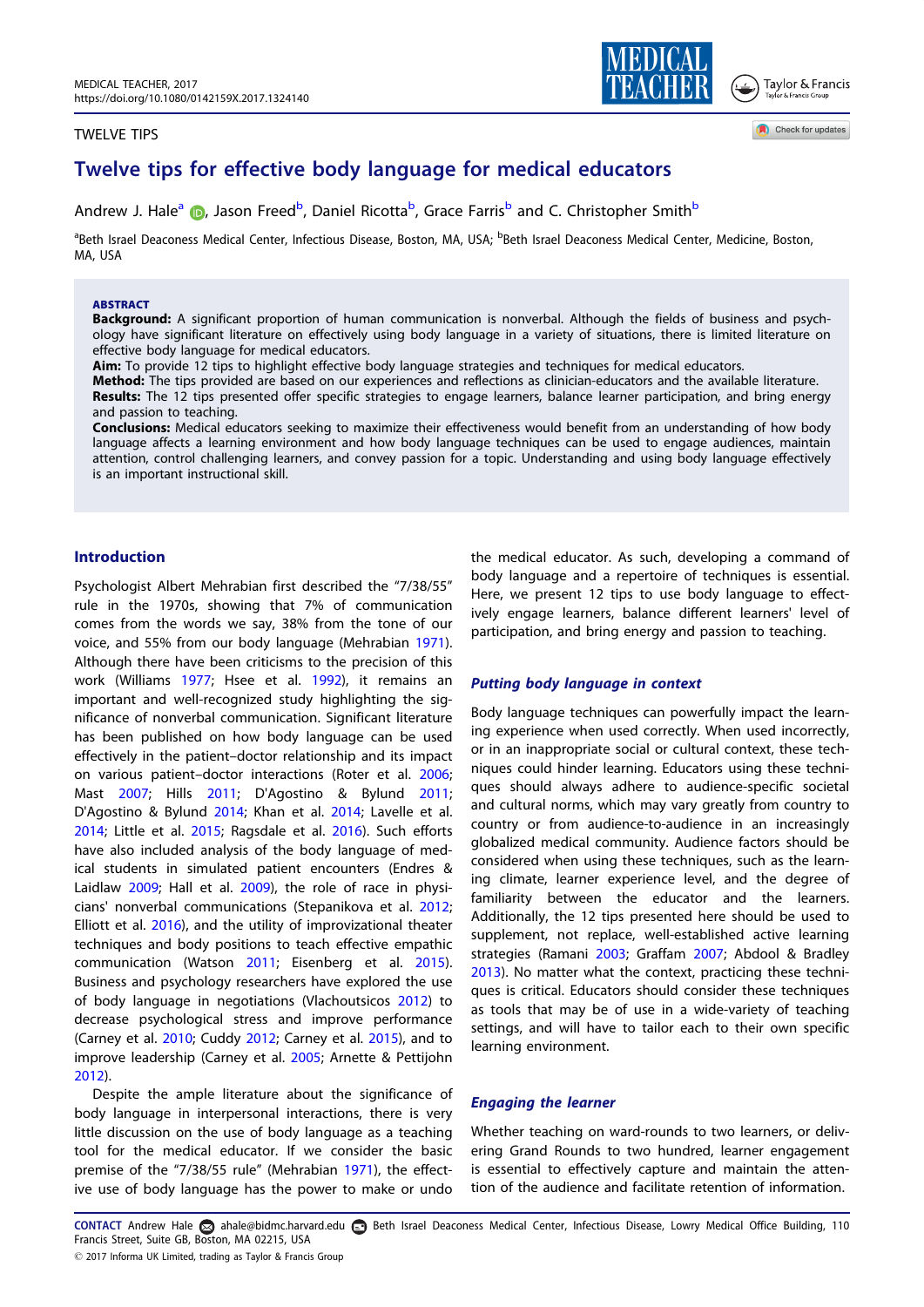# <span id="page-2-0"></span>Tip 1

# Avoid "podium palsy"

Too often educators stay in front of the room, failing to move from behind the podium. Such "podium palsy" distances the educator from the learners and prevents one from utilizing the breadth of body language techniques available (Reese et al. [2011](#page-5-0)). Standing behind a podium at length is analogous to conducting an orchestra from the balcony – one's ability to capture and modify the performance of the musicians is greatly diminished. Moving throughout the teaching environment keeps learners interested, makes it harder for them to be sidetracked, allows the educator to be aware of the tone of the room more effectively and appropriately engage different groups of learners (Richards [2006](#page-5-0)). However, be wary of pacing, which is a sign of nervousness or being overly enthusiastic, and is itself a distraction (Siddons [2008\)](#page-6-0). The effective educator moves without it being obvious she is doing so, re-focusing the audiences' attention as she engages different aspects of the room with her presence. For instance, while giving a lecture, the educator may leave the podium at various times to engage one side of the room or the other, or may even come down the center aisle, serving to re-invigorate the audiences' focus on her.

# Tip 2

# Avoid talking to the drawing board

A "chalk-talk," delivered at a chalk board or white board, can be a welcome departure from PowerPoint or projector presentations (Burke & James [2008](#page-5-0)). However, when using the board instructors often keep their back turned, losing the focus of the audience and preventing them from gauging the learners' reaction and understanding. Even worse, educators often draw on the board while standing directly in front of it, preventing learners from seeing what is being written (Siddons [2008](#page-6-0)). These brief lapses can cause an audience to become distracted. To the extent possible, it is advisable to prepare as much as one can on the board ahead of time. For instance, if the talk is on renal physiology, the instructor would draw the nephron before the talk to reduce the interval they are not focused on the audience and to preserve valuable teaching time. When using the drawing board, the educator should adopt a position that allows writing without blocking the audience or losing eye contact.

# Tip 3

#### Adopt an "open" stance

An open stance refers to the position of one's arms, legs, and torso, and signifies openness to the audience (Figure  $1(A)$ ). Hands out and palms up shows one is open to questions and is nonthreatening. Having one's arms or legs crossed, or touching one's neck, is a closed, defensive stance (Figure  $1(B)$ ). An open stance is warmer and invites the learner to ask questions, and has been shown to be a more effective means of communication (McGinley et al. [1975](#page-5-0)). A closed stance can imply coldness, distance, or lack of confidence, making it harder for the learner to engage with the educator.

# Tip 4

# Use a "power" stance when needed

Work by Cuddy and others have established that certain body positions can elicit a neuroendocrine response to increase one's sense of confidence, control, and power (Carney et al. [2010;](#page-5-0) Cuddy [2012\)](#page-5-0). These "power positions" can be used by medical educators when necessary. For example, if an educator needs to re-assert control over the room, or if there is a difficult audience member, an assertive power stance may be of use, such as standing up straight and placing ones hands on ones hips (Figure 2). Such techniques can help the educator to keep the learner group focused and on track. However, one should be aware of the audience context, as this stance may be less effective if talking with more "senior" colleagues. Care should be used to not overuse a power stance as this can be interpreted as overconfidence or abrasiveness.

#### Tip 5

#### Encourage thinking and problem solving

Effective body language can encourage learners to consider a question or dilemma posed by the educator in a variety of settings (Siddons [2008](#page-6-0)). Movement when lecturing can engage the audience; however, consider briefly pausing and standing still while facing the group with an open stance (as discussed in Tip 3) before posing a question.



Figure 1. Open versus closed stances. An open stance refers to the position of one's arms, legs, and torso, and signifies openness to the audience (panel A). Hands out and palms up shows one is open to questions and is nonthreatening. Having one's arms or legs crossed, or touching one's neck, is a closed, defensive stance (panel B). An open stance is warmer and invites the learner to ask questions, and is a more effective means of communication



Figure 2. A power position. Certain "power positions", such as standing up straight and placing ones on ones hips, have been demonstrated to elicit a neuroendocrine response to increase one's sense of confidence, control, and power.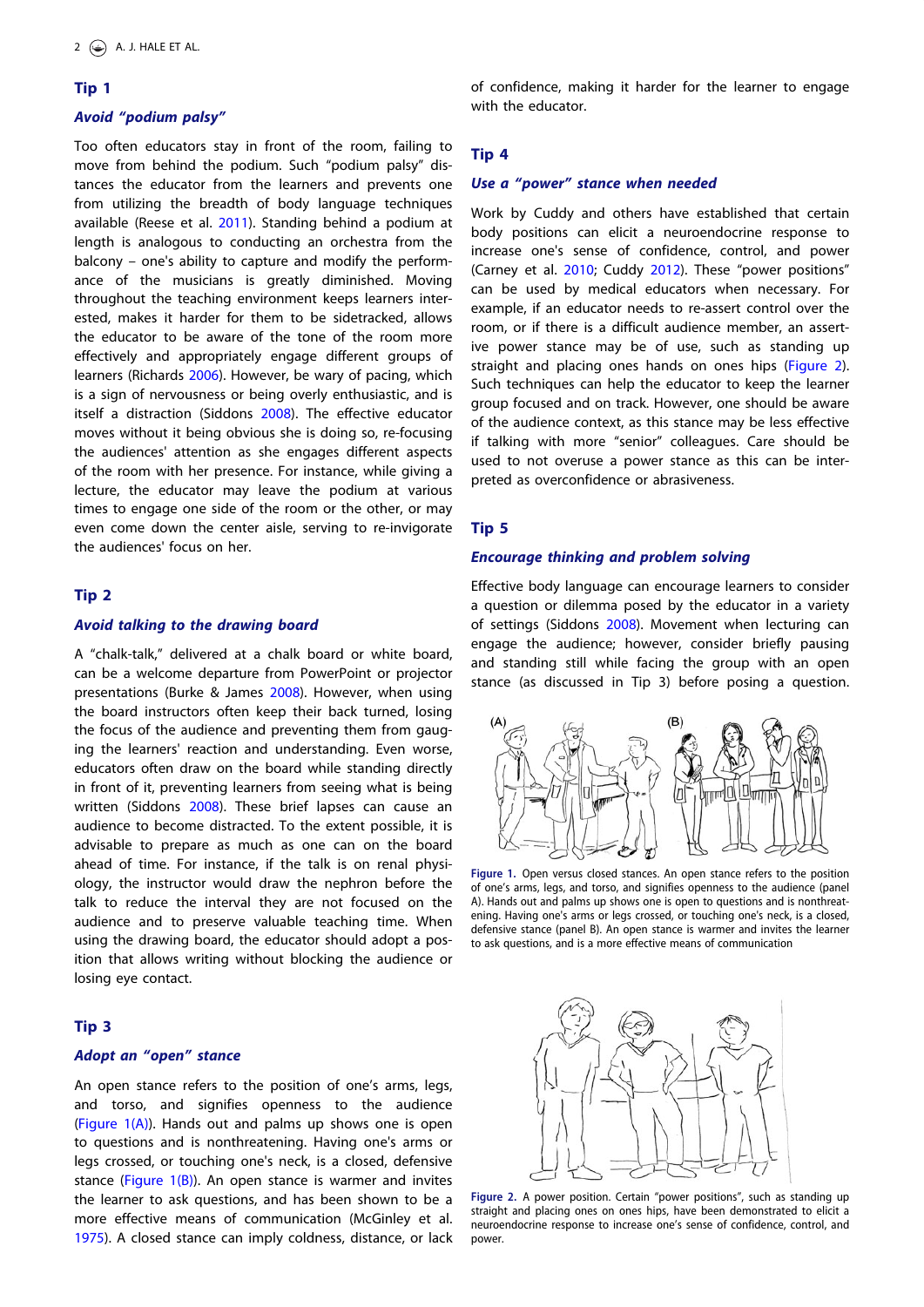<span id="page-3-0"></span>This technique can capture attention and facilitate audience participation. Certain body positions can nonverbally tell the learners it is time for them to think and consider (Weinert et al. [2014](#page-6-0)). For instance, positioning one's hands into a "church steeple" in front of the body effectively tells the audience it is time to ponder the question posed (Figure 3(A)). Adopting a quizzical look on one's face augments this effect. If the group is seated at a table, positioning oneself in "the thinker" pose, with the hand under the chin, can also be used to nonverbally signal the learners to consider the question at hand (Figure 3(B)).

# Tip 6

### Emphasize a point

Body language can be used to emphasize a particular concept in a lecture or an important point delivered on rounds. Rubbing one's hands together signals that something positive or dramatic is about to occur (Wolfgang [1984](#page-6-0)). If one wears glasses, taking them off at a particular point can serve to focus the audience's attention to the novel movement. Similarly, if a suit or sports jacket is being worn, taking it off at a key point can signal to the audience that the educator is "really getting into the material." Gesticulations with one's hands and arms can also serve to emphasize a point; the sudden movement will engage the audience (Jafine [2011](#page-5-0)). Tapping or knocking upon the drawing board can be used; the auditory stimulation will emphasize the point being made. Be wary not to use too much emphasizing body language, or else the teaching can come across as overly dramatic or theatrical (Wolfgang [1984](#page-6-0)). However, well timed emphasizing body movements, along with appropriate voice tone and volume, can drive points across effectively.

# Tip 7

# Optimize questions with body language

Research has shown that waiting five to seven seconds after a question is asked before answering it will allow learners to reflect, generate an answer, and share, thus increasing audience participation (Rowe [1987](#page-6-0)). But often one or more learners in the group will jump in with an answer before others have had time to consider the question. If the learner immediately provides an answer and the educator quickly identifies the answer as correct, then the rest of the audience loses the impetus to continue considering the question and the opportunity for critical thinking is diminished. If the educator instead adopts a "poker face" after a question is asked, showing no facial indication of



Figure 3. Use body language to optimize questions. Certain body positions can nonverbally tell the learners it is time for them to think and consider. Positioning one's hands into a "church steeple" in front of the body effectively tells the audience it is time to ponder the question posed (panel A). Positioning oneself in "the thinker" pose (panel B) can also be used to nonverbally signal the audience to consider the question at hand.

whether answers received are correct or incorrect, the other learners can consider the question longer, facilitating deeper thinking. When utilizing a poker face, the educator continues to look around the room and perhaps facilitates further discussion by posing questions such as, "Jane, what do you think of Jason's answer?" In so doing, the educator expands the discussion and enables all learners to develop their own thought process before the educator makes the learning point. The groups' critical thinking and engagement benefits as a result (Dongre & Scallen [2015](#page-5-0)). Such techniques can supplement other active learning strategies such as "think, pair, share" (Graffam [2007\)](#page-5-0).

#### Balancing learner participation

In any group of learners, there will inevitably be variable levels of participation. This is affected by personality, interpersonal dynamics and relationships, comfort level with the content being taught, and various distractions. The effective medical educator can use body language techniques to balance different learners' level of participation and gain control over a group without having to say anything explicitly.

#### Tip 8

#### Motivate the quiet learner

Certain learners have lower levels of participation because they are shy, do not feel confident, are overconfident and thus inattentive, or distracted. Certain motivating body language techniques can draw these learners into the larger group (Dongre & Scallen [2015](#page-5-0)). By simply moving towards that learner and looking at them directly when asking a question (we term this "Motivate level 1"), they are implicitly being asked to answer it. Going a step further, an educator can look at them and, using their hand, offer a welcoming gesture and smile to the learner (Motivate level 2; Figure  $4(A)$ ). The eye contact and physical gesture make it harder for that learner to remain reserved, but should be done in a subtle way so that if the learner is



Figure 4. Use body language to control learner participation. Body language can be used to balance learner participation. For the quiet learner, a teacher can look at them and, using their hand, offer a welcoming gesture and smile to the learner (panel A). For the over-eager learner whose participation threatens to overwhelm a group discussion, when asking a question, the teacher avoids making eye contact with the dominant learner, and holds their hand out in a subtle stop position to them (panel B). Going further, the teacher goes to the dominant learner and subtly keeps their back turned to them when asking a question, or uses an arm to corral them off from the rest of the learners (panel C).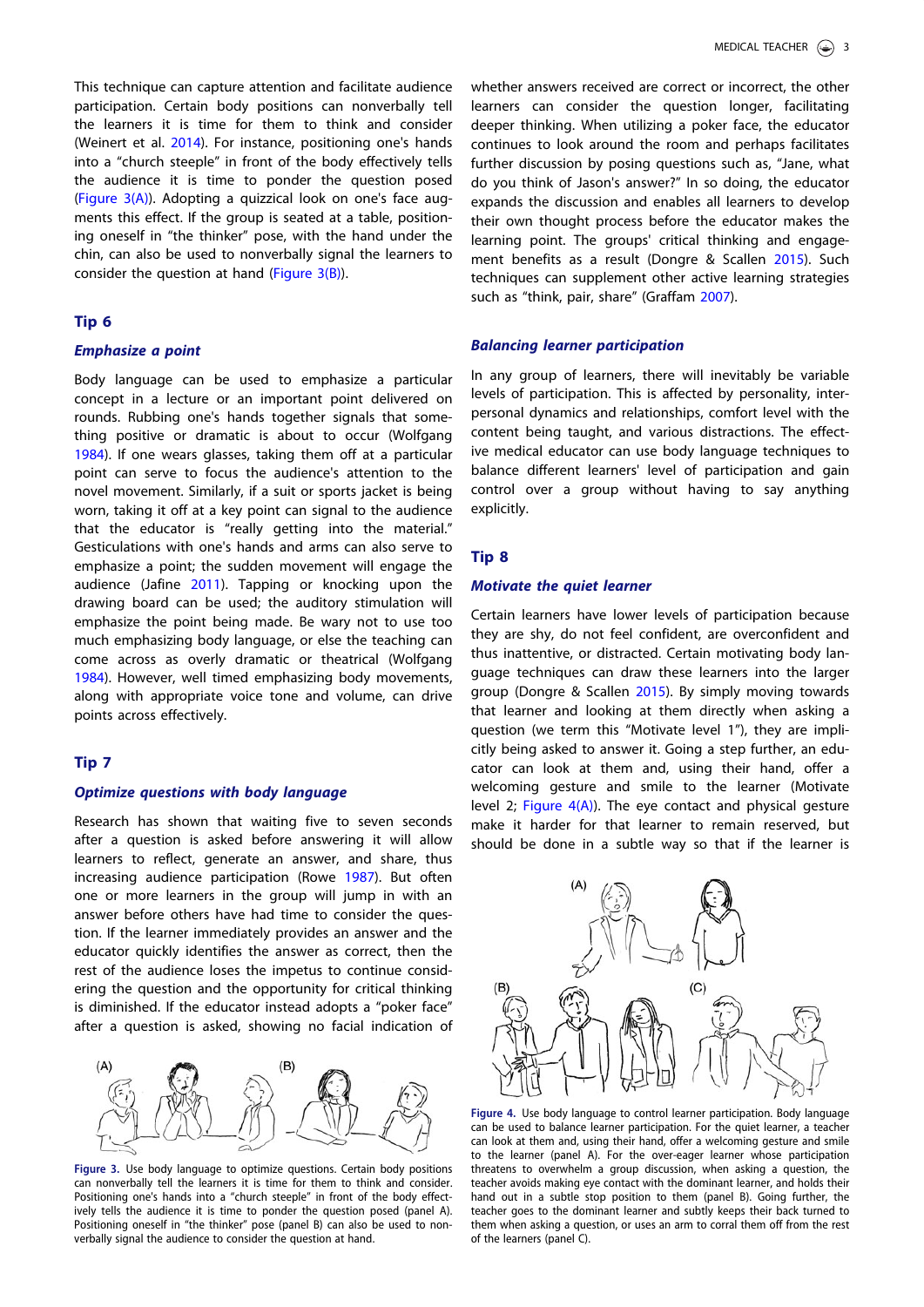<span id="page-4-0"></span>truly unwilling, they have not been explicitly called upon and thus can avoid direct embarrassment if an answer or comment is not readily available to them. Movement around the room (see Tip 1) can be useful to engage certain parts of the room that might be quiet (such as the back corners). Additionally, approaching an audience member and then turning to face the board together when asking a question creates a sense of engagement and partnership (Wolfgang [1984](#page-6-0)). For instance, when lecturing on a tough physiology problem, the use of this technique frees the learner from facing the instructor, which could be intimidating, and instead together they face the problem and can collaboratively work out a solution.

# Tip 9

#### Quiet the dominant participant

Other learners may be loud, overbearing, or dominate a conversation or teaching environment, be it in a small group or large group setting. It can be very challenging for medical educators to directly tell these learners to be quiet or not share as much, as one does not want to embarrass them or shut them out of the conversation. Certain body language skills, which we call the Block level 1 and 2, can be used to manage this situation (Dongre & Scallen [2015\)](#page-5-0). In Block level 1, when asking a question, the educator avoids making eye contact with the dominant learner, and holds their hand out in a very subtle stop position. This can effectively yet implicitly let them know that the educator wants to engage others first. Should this not work, the Block level 2 can be used. In this technique, the educator goes to the dominant learner and subtly keeps their back turned to them when asking a question, or uses an arm to corral them off from the rest of the learners (Figure  $4(B,C)$ ); if done deftly, the dominant learner often will not even be aware they have been "blocked" from the particular question. Note that in order to use these techniques, an educator must be familiar with Tip 1 "Avoid podium palsy."

# Bringing energy to teaching

Displaying energy, passion and enthusiasm is essential in engaging an audience. Even the most knowledgeable educator cannot maintain the interest of an audience without appropriately generating enthusiasm and interest in the topic.

# Tip 10

#### Show your passion

Showing enthusiasm and passion for a topic can help make it interesting and pertinent for learners, and facilitate a safe learning environment (Pozzer-Ardenghi & Wolff-Michael [2010](#page-5-0)). Delivering teaching with passion keeps the audience engaged and makes it more impactful. Certain body movements can demonstrate one's eagerness for a particular topic and serve to draw in the learners. The simplest of these is smiling. Smiling has been shown to have an immediate effect on others' behavior and facilitate a positive learning environment (Sanders & Wiseman [1990\)](#page-6-0). In addition, the effective use of voice and volume control can convey passion and help to emphasize a key point; thus, avoiding monotone and using a variety of volumes can be helpful tools (Steihaug & Malterud [2003\)](#page-6-0). Good eye contact with multiple learners at different times in the teaching session facilitates a sense of connection, establishes rapport and trust, and adds a sense of intensity. Movement within the room and avoiding "podium palsy" (Tip 1) creates good energy within a teaching environment.

#### Tip 11

# Avoid inadvertently being a bore, standoffish, or distracting

Educators may subconsciously adopt poses that are less engaging with learners, distracting, or at worse are overtly standoffish (Gulec & Temel [2014\)](#page-5-0). Teaching with one's hands in one's pockets is a low-energy position and fails to convey passion for the topic. Staying in one position during a talk similarly fails to engage the audience's attention. A monotone voice should likewise be avoided (Steihaug & Malterud [2003\)](#page-6-0). Avoid poor posture positions such as slumped shoulders or head tilted down, looking at the floor; instead, standing up straight, with good eye contact, conveys energy, respect, and interest. Educators may distract the audience by subconsciously pacing, jingling pocket change, clicking a pen, or fidgeting. Crossing one's arms in a "closed" position subtly suggests distance between the educator and learners, while an "open" position invites discussion (Tip 3). Pointing directly at learners when asking a question can be a subtle sign of aggression and should be minimized; instead, consider an openhanded gesture (Pozzer-Ardenghi & Wolff-Michael [2010\)](#page-5-0). Glancing at a watch or clock conveys a sense of being rushed or having somewhere else to be; additionally, learners will inevitably do the same, serving as a distraction. Staying on time is important, though time-checks should be done subtly or perhaps with a primed audience member discretely indicating how many minutes are left.

# Tip 12

#### Be mindful of your facial expressions (or lack thereof)

Facial expressions can convey a wide variety of moods, emotions, and attitudes and can positively or negatively affect a learning environment (Elfenbein [2006](#page-5-0)). Smiling suggests happiness and encouragement; conversely frowning supports unhappiness or anger. Opening one's eyes widely, or covering the mouth with a hand, conveys a sense of surprise and can be used to highlight a controversial point or twist in a case presentation. Signs of anger, such as brows lowered and drawn together, a tense lower lid, or dilated nostrils, can be off-putting to learners. Likewise, signs of contempt for a learner – eyerolling, raising one side of the mouth, or "half-smiling" – can leave the subject feeling inferior or angry, and should be strictly avoided. Conversely, lack of any facial expressions can be boring or off-putting and should likewise be avoided. Maintaining a positive, upbeat mood and corresponding facial expression is recommended (Pozzer-Ardenghi & Wolff-Michael [2010\)](#page-5-0).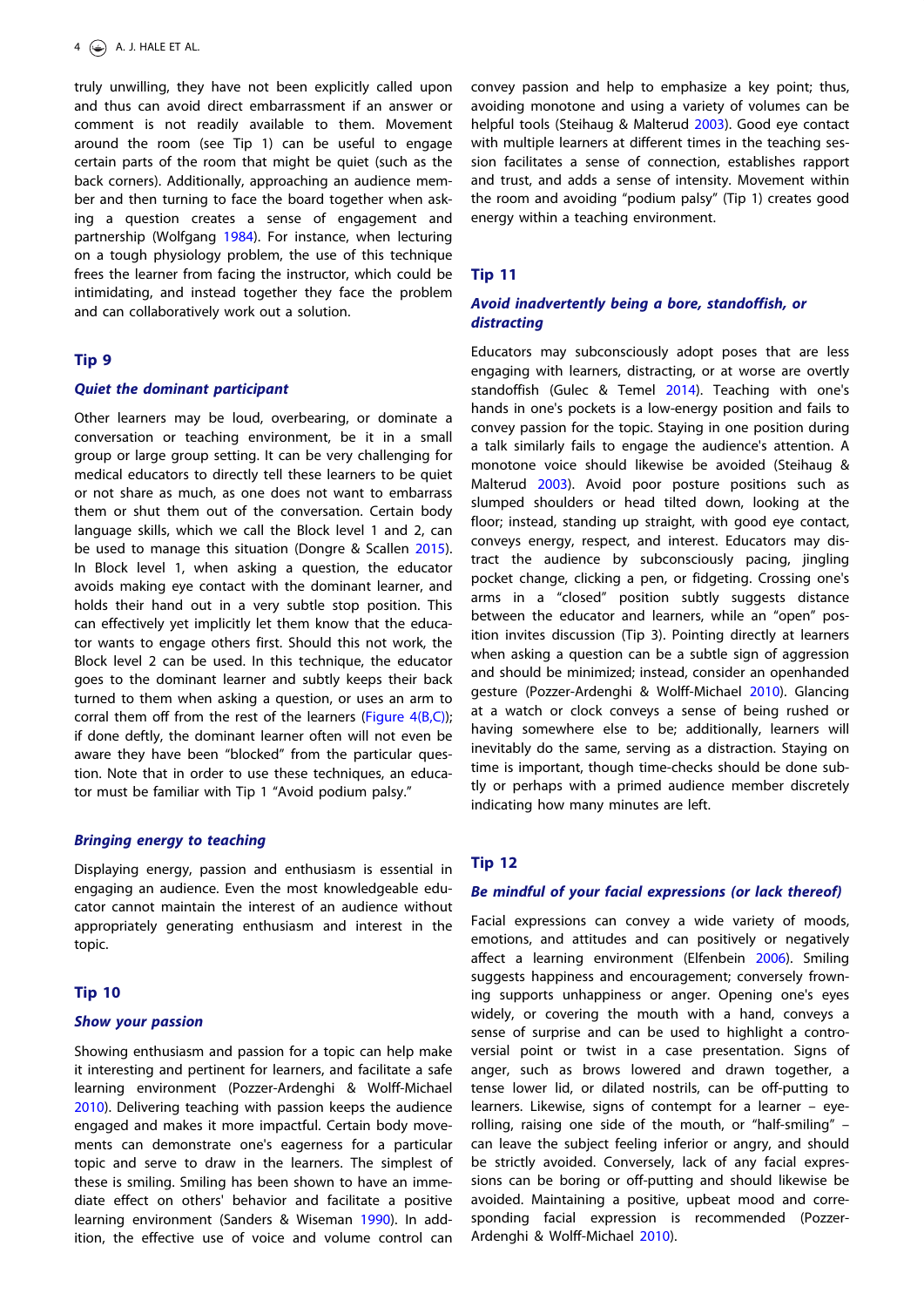# <span id="page-5-0"></span>**Conclusions**

A majority of human communication is nonverbal. Medical educators seeking to maximize their teaching effectiveness would benefit from an understanding of how body language impacts the learning environment and how specific body language techniques can be used to engage the audience, maintain attention, control challenging learners, and convey passion for a topic. The specific tips and strategies reviewed above can be applied in a wide-array of teaching settings, from teaching on rounds, to small groups, to delivering a lecture to a large audience. Understanding and utilizing body language effectively is an important instructional skill that can be learned and developed.

#### Acknowledgements

Our tremendous thanks to Julia Whelan, MS, for her assistance with literature review in non-medical literature.

# Disclosure statement

The authors report no conflicts of interest. The authors alone are responsible for the content and writing of the article.

#### Notes on contributors

Andrew J. Hale, MD, is a clinical fellow in Infectious Disease, Beth Israel Deaconess Medical Center and Harvard Medical School, Boston, MA, USA.

Jason Freed, MD, is a clinical fellow in Hematology and Oncology, Beth Israel Deaconess Medical Center and Harvard Medical School, Boston, MA, USA.

Daniel Ricotta, MD, is a hospitalist and instructor in medicine, Beth Israel Deaconess Medical Center and Harvard Medical School, Boston, MA USA.

Grace Farris, MD, is a hospitalist and instructor in medicine, Beth Israel Deaconess Medical Center and Harvard Medical School, Boston, MA, USA.

Christopher Smith, MD, is an Associate Professor of Medicine at Harvard Medical School, and the Director of the Internal Medicine Residency Program at Beth Israel Deaconess Medical Center, Boston, MA, USA.

## **ORCID**

Andrew J. Hale **b** http://orcid.org/0000-0001-7038-1353

# References

- Abdool MA, Bradley D. [2013.](#page-1-0) Twelve tips to improve medical teaching rounds. Med Teach. 25:895–899.
- Arnette SL, Pettijohn TF. [2012](#page-1-0). The effects of posture on self-perceived leadership. Int J Bus Manag Soc Res. 3:8–13.
- Burke LA, James KE. [2008.](#page-2-0) PowerPoint-based lectures in business education: an empirical investigation of student-perceived novelty and effectiveness. Bus Commun Q. 71:277–296.
- Carney DR, Hall J, LeBeau S. [2005](#page-1-0). Beliefs about the nonverbal expression of social power. J Nonverbal Behav. 29:105–123.
- Carney DR, Cuddy A, Yap A. [2010](#page-1-0). Power posing: brief nonverbal displays affect neuroendocrine levels and risk tolerance. Psychol Sci. 21:1363–1368.
- Carney DR, Cuddy A, Yap A. [2015](#page-1-0). Review and summary of research on the embodied effects of expansive (vs. contractive) nonverbal displays. Psychol Sci. 26:657–663.
- Cuddy A. Your body language shapes who you are. TED talks. [2012.](#page-1-0) [cited 2016 Jul]. Available from: [https://www.ted.com/talks/](https://www.ted.com/talks/amy_cuddy_your_body_language_shapes_who_you_are?language=en) [amy\\_cuddy\\_your\\_body\\_language\\_shapes\\_who\\_you\\_are?language](https://www.ted.com/talks/amy_cuddy_your_body_language_shapes_who_you_are?language=en)  $=$ [en](https://www.ted.com/talks/amy_cuddy_your_body_language_shapes_who_you_are?language=en)
- D'Agostino TA, Bylund CL. [2011.](#page-1-0) The Nonverbal Accommodation Analysis System (NAAS): initial application and evaluation. Patient Educ Couns. 85:33–39.
- D'Agostino TA, Bylund CL. [2014.](#page-1-0) Nonverbal accommodation in health care communication. Health Commun. 29:563–573.
- Dongre A, Scallen ME. [2015](#page-3-0). Body language in workshop evaluation. Med Educ. 49:1147.
- Eisenberg A, Rosenthal S, Schlussel YR. [2015](#page-1-0). Medicine as a performing art: what we can learn about empathic communication from theater arts. Acad Med. 90:272–276.
- Elfenbein H. [2006](#page-4-0). Learning in emotion judgements: training and the cross-cultural understanding of facial expressions. J Nonverbal Behav. 30:21–36.
- Elliott AM, Alexander SC, Mescher CA, Mohan D, Barnato AE. [2016.](#page-1-0) Differences in physicians' verbal and nonverbal communication with black and white patients at the end of life. J Pain Symptom Manag. 51:1–8.
- Endres J, Laidlaw A. [2009](#page-1-0). Micro-expression recognition training in medical students: a pilot study. BMC Med Educ. 209:47.
- Gulec S, Temel H. [2014](#page-4-0). Body language using skills of teacher candidates from Departments of Mathematics Education and Social Studies Education. Proceedings of the 5th world conference on learning, teaching, and educational leadership. Prague, Czech Republic.
- Graffam B. [2007.](#page-1-0) Active learning in medical education: strategies for beginning implementation. Med Teach. 29:38–42.
- Hall JA, Roter DL, Blanch DC, Frankel RM. [2009](#page-1-0). Nonverbal sensitivity in medical students: implications for clinical interactions. J Gen Intern Med. 24:1217–1222.
- Hills L. [2011.](#page-1-0) Reading and using body language in your medical practice: 25 research findings. J Med Pract Manag. 26:357–362.
- Hsee CK, Hatfield E, Chemtob C. [1992](#page-1-0). Assessments of the emotional states of others: conscious judgements versus emotional contagion. J Soc Clin Psychol. 11:119–128.
- Jafine H. [2011.](#page-3-0) Dramatic health: an exploration of empathy and communication through applied drama. Med Educ Suppl. 45:10.
- Khan FH, Hanif R, Tabassum R, Qidwai W, Nanji K. [2014.](#page-1-0) Patient attitudes towards physician nonverbal behaviors during consultancy: result from a developing country. ISRN Family Med. 2014:473654.
- Lavelle M, Healey PG, McCabe R. [2014](#page-1-0). Nonverbal behavior during face-to-face social interaction in schizophrenia: a review. J Nerv Ment Dis. 202:47–54.
- Little P, White P, Kelly J, Everitt H, Mercer S. [2015](#page-1-0). Randomised controlled trial of a brief intervention targeting predominantly non-verbal communication in general practice consultations. Br J Gen Pr. 65:e351–e356.
- Mast MS. [2007.](#page-1-0) On the importance of nonverbal communication in the physician-patient interaction. Patient Educ Couns. 67:315–318.
- McGinley H, LeFevre R, McGinley P. [1975](#page-2-0). The influence of a communicator's body position on opinion change in others. J Pers Soc Psychol. 31:686–690.
- Mehrabian A. [1971](#page-1-0) Silent messages. 1st ed. Belmont (CA): Wadsworth.
- Pozzer-Ardenghi L, Wolff-Michael R. [2010.](#page-4-0) Staging and performing scientific concepts: lecturing is thinking with hands, eyes, body, and signs. Boston (MA): Sense Publishers.
- Ragsdale J, Van Deusen R, Rubio D, Spagnolette C. [2016](#page-1-0). Recognizing patients' emotions: teaching health care providers to interpret facial expressions. Acad Med. 91:1270–1275.
- Ramani S. [2003.](#page-1-0) Twelve tips to improve bedside teaching. Med Teach. 25:112–115.
- Reese M, Hanus JP, Klotsky JL. [2011.](#page-2-0) When you can't hear me now nonverbal communication in distance learning. Proceedings of the ASEE Annual Conference & Exposition, Vancouver, CN.
- Richards J. [2006.](#page-2-0) Setting the stage for student engagement. Kappa Delta Pi Rec. 142:92–94.
- Roter DL, Frankel RM, Hall JA, Sluyter D. [2006.](#page-1-0) The expression of emotion through nonverbal behavior in medical visits. Mechanisms and outcomes. J Gen Intern Med. 21:S28–S34.